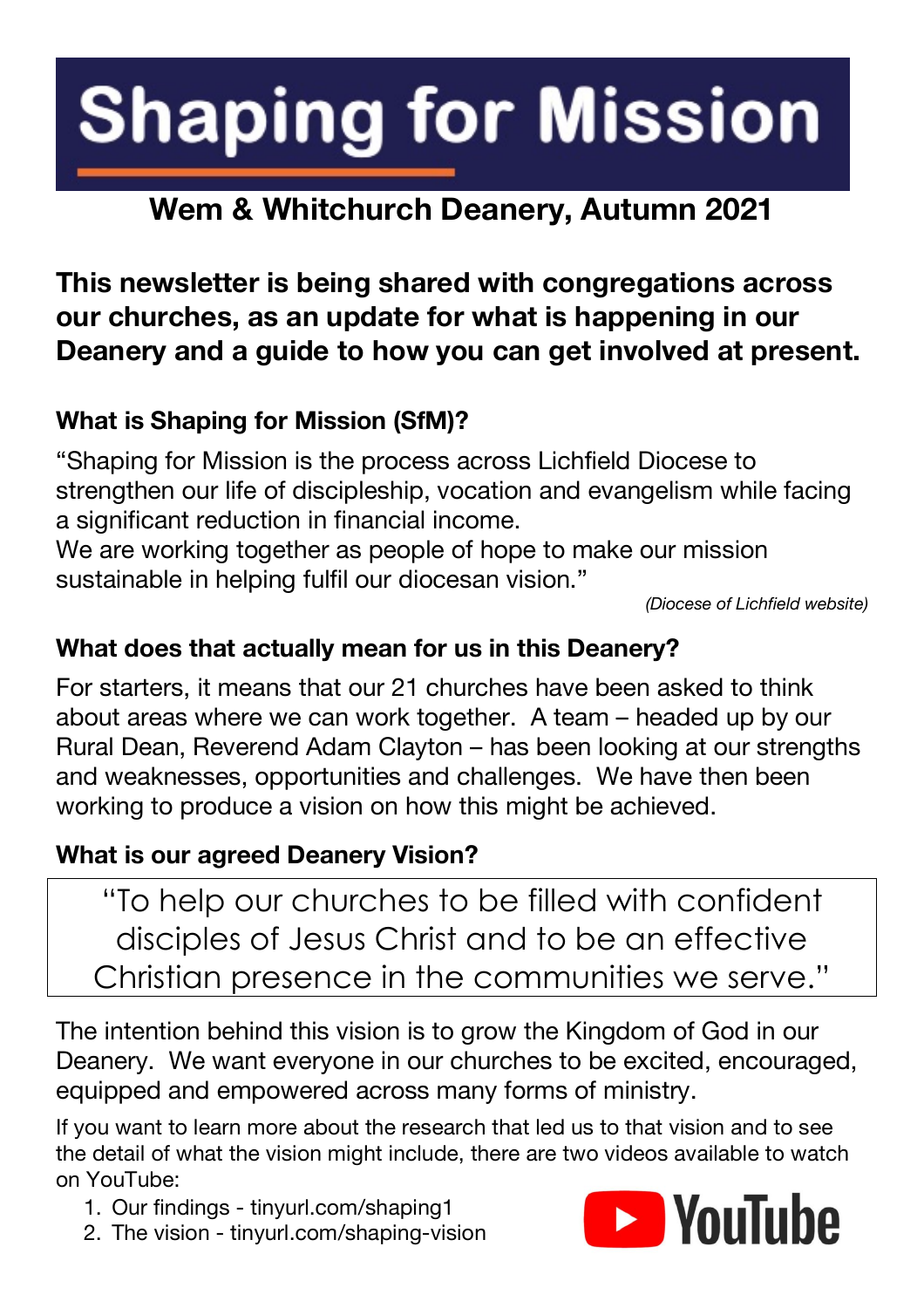

# **Schools Ministry**

*Our Deanery has a LOT of church schools. One of our strengths is how we have engaged with them over the years. But there is still more that we can do. Could schools ministry be something for you? Here are two ways to get involved:*

## **Lay Chaplaincy**

We are looking for people who would like to volunteer to be lay chaplains in our Deanery Church of England Schools. After training, we would be asking lay chaplains to volunteer a couple of hours every two weeks and go into school to be a listening presence for staff and pupils.

If you are interested and would like more information please contact Reverend Deborah Walton:

*revd.deborah.walton@icloud.com 07954 338902*

## **Open the Book**

Open the Book offers primary school children an opportunity to hear key Bible stories told by a team of Christians from local churches, who present the stories during assemblies or acts of collective worship. Each presentation takes around 10–15 minutes and can be incorporated into a wider school assembly, or can stand alone.

If you like the idea of dressing up and acting out a story, this might be for you. Training is provided and you'll be working with other willing volunteers.

We're hoping to set up three teams across the Deanery, each of which would be able to travel to our primary schools in the area, sharing God's word.

If you're interested in Open the Book, please contact Bridget Hodges, who has kindly agreed to be the co-ordinator for the first year:

*bridgethodges@hotmail.co.uk 01948 840644*

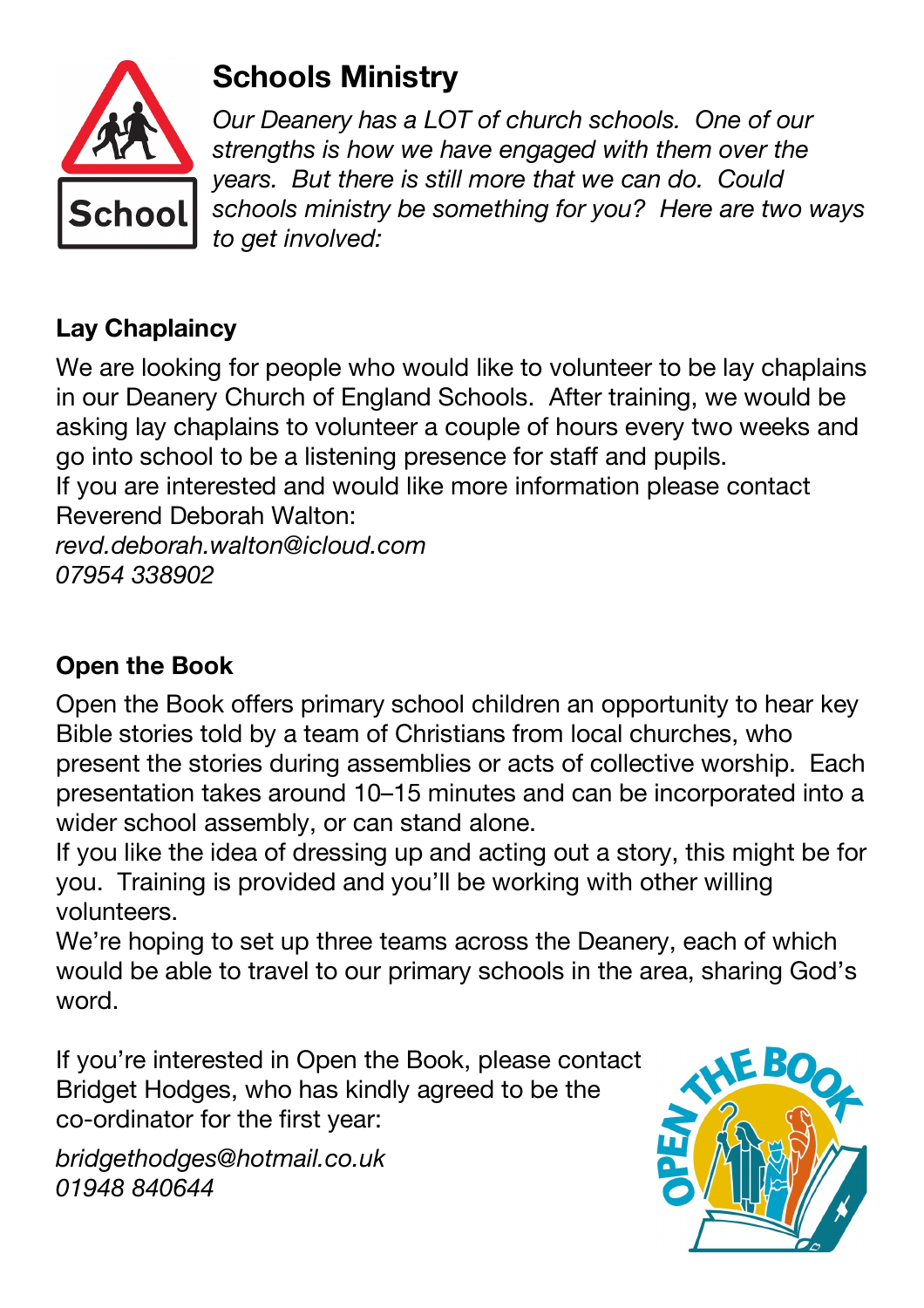# **Rural Ministry**

*A large part of our Deanery covers rural communities, which have their unique challenges and opportunities.*



A number of Deaneries in the Salop area have identified reaching out to rural and farming communities as an area of growth.

Adam, our Rural Dean, is in conversation with the Bishop of Shrewsbury and Borderlands Rural Chaplaincy about opportunities to offer pastoral support to rural communities and farming families in conjunction with Parish ministers.

If you are interested and would like more information please contact Revd Adam Clayton:

*revajbclayton@gmail.com 01939 291390*

## **What else is going on? What might be happening in the future?**

- We already have a chaplaincy team, working at Whitchurch Community Hospital, which hopes to continue to grow.
- There will be opportunities to build on our work with families who approach us for baptisms, weddings and funerals, helping them to grow in faith and find their place in the church family.
- We want to help small churches to make wise decisions about their futures. This might involve helping parishes to merge or closing buildings if necessary.
- Members of our churches who are not ordained but help lead services (or might help lead services) will be offered training to help them do so to the best of their ability.
- We'll be helping churches to reach out to the 'lost generations' (those under 50, or even 60). This might include offering events and courses for enquirers.
- To do all this, we need to be confident about our own faith. This will mean our churches helping each of us to engage further with what it means to be disciples of Jesus.